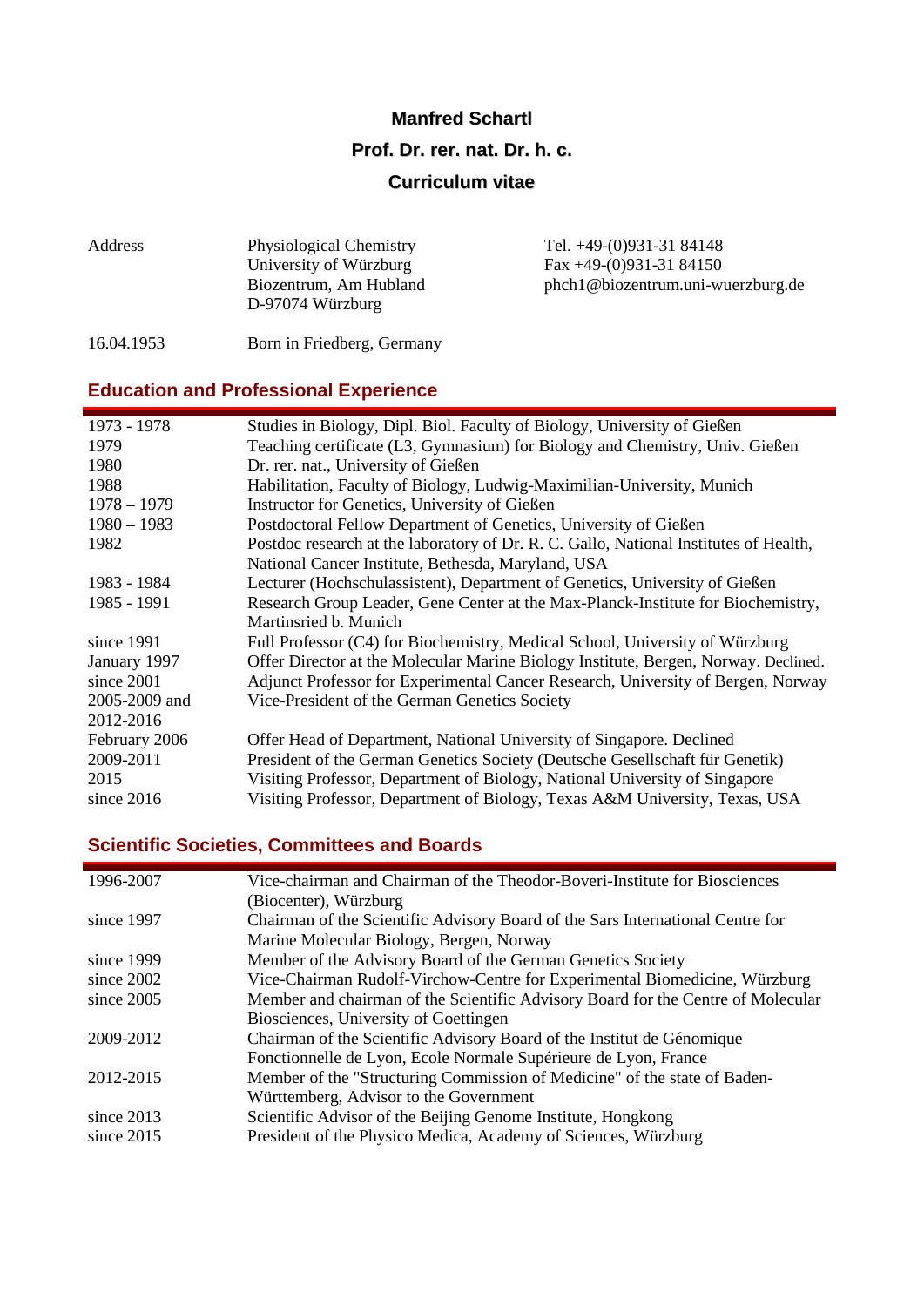### **Project Management**

| Coordinator EU-FAIR Project "Improvement and Risk Assessment of Transgenic<br>$1998 - 2001$<br>Technologies in Fish"<br>$1996 - 2003$<br>Vice-chairman of Coordination Committee SFB 465 "Development and<br>Manipulation of Pluripotent Cells", DFG<br>Member of Coordination Committee and Vice-Chairman of the DFG Research<br>since 2001<br>Center for Molecular Medicine (Rudolf Virchow Center Würzburg)<br>Coordinator and Chairman of the Graduate and Research Programme<br>since 2004<br>"Organogenesis" (GK1048, DFG)<br>2004 - 2009<br>Chairman of Coordination Committee and Vice-Chairman of the SFB-Transregio 17<br>"Ras-dependent pathways in human cancer", DFG<br><b>Awards</b><br>1991<br>Heisenberg Awardee, DFG (German Research Foundation)<br>1991<br>Jenkinson Lecture, Oxford University<br>Doctor honoris causa, University of Bergen, Norway<br>2004<br>Prince Hitachi Prize for Comparative Oncology, Japan<br>2007<br>Ray-Chaudhuri Lecture, University of Varanasi, India<br>2011<br>2011<br>Member, Leopoldina, National Academy of Sciences of Germany<br>2015<br>NUSS Lecture, National University of Singapore, Singapore<br>Faculty Fellow Hagler Institute for Advanced Study at Texas A&M University, USA<br>2016<br><b>University Committees</b><br>2001-2015<br>Chairman of the Examination Committee for Bachelor and Master students in<br>Biomedicine, University of Würzburg<br>2003-2013<br>Member of the Committee for Scientific and Strategic Development, Faculty of<br>Biology, University of Würzburg<br>Member of the Committee for International Relations of the Univ. of Würzburg<br>2005-2013<br>2008-2012<br>Director of Research of the Comprehensive Cancer Center Mainfranken<br><b>Editorial Work</b><br>Associate Editor Diseases of Aquatic Organisms<br>$1986 - 2006$<br>$1993 - 1996$<br>Associate Editor Pigment Cell Research<br>1991 - 1999<br>Associate Editor Molecular Marine Biology and Biotechnology<br>Associate Editor Gene, 2011-2016 Executive Editor<br>$1997 - 2016$<br>since 1999<br>Section Editor Korean Journal of Biological Sciences<br>since 2004<br>Member of the Editorial Board of Zebrafish<br>since 2007<br>Editor in Chief of Sexual Development<br>since 2017<br>Member of the Advisory Board of the European Zoological Journal<br>since 2019<br>Member of the Editorial Board of Marine Life Science & Technology<br>Ad hoc reviewer (selection) |  |  |  |
|--------------------------------------------------------------------------------------------------------------------------------------------------------------------------------------------------------------------------------------------------------------------------------------------------------------------------------------------------------------------------------------------------------------------------------------------------------------------------------------------------------------------------------------------------------------------------------------------------------------------------------------------------------------------------------------------------------------------------------------------------------------------------------------------------------------------------------------------------------------------------------------------------------------------------------------------------------------------------------------------------------------------------------------------------------------------------------------------------------------------------------------------------------------------------------------------------------------------------------------------------------------------------------------------------------------------------------------------------------------------------------------------------------------------------------------------------------------------------------------------------------------------------------------------------------------------------------------------------------------------------------------------------------------------------------------------------------------------------------------------------------------------------------------------------------------------------------------------------------------------------------------------------------------------------------------------------------------------------------------------------------------------------------------------------------------------------------------------------------------------------------------------------------------------------------------------------------------------------------------------------------------------------------------------------------------------------------------------------------------------------------------------------------------------------------------------------|--|--|--|
|                                                                                                                                                                                                                                                                                                                                                                                                                                                                                                                                                                                                                                                                                                                                                                                                                                                                                                                                                                                                                                                                                                                                                                                                                                                                                                                                                                                                                                                                                                                                                                                                                                                                                                                                                                                                                                                                                                                                                                                                                                                                                                                                                                                                                                                                                                                                                                                                                                                  |  |  |  |
|                                                                                                                                                                                                                                                                                                                                                                                                                                                                                                                                                                                                                                                                                                                                                                                                                                                                                                                                                                                                                                                                                                                                                                                                                                                                                                                                                                                                                                                                                                                                                                                                                                                                                                                                                                                                                                                                                                                                                                                                                                                                                                                                                                                                                                                                                                                                                                                                                                                  |  |  |  |
|                                                                                                                                                                                                                                                                                                                                                                                                                                                                                                                                                                                                                                                                                                                                                                                                                                                                                                                                                                                                                                                                                                                                                                                                                                                                                                                                                                                                                                                                                                                                                                                                                                                                                                                                                                                                                                                                                                                                                                                                                                                                                                                                                                                                                                                                                                                                                                                                                                                  |  |  |  |
|                                                                                                                                                                                                                                                                                                                                                                                                                                                                                                                                                                                                                                                                                                                                                                                                                                                                                                                                                                                                                                                                                                                                                                                                                                                                                                                                                                                                                                                                                                                                                                                                                                                                                                                                                                                                                                                                                                                                                                                                                                                                                                                                                                                                                                                                                                                                                                                                                                                  |  |  |  |
|                                                                                                                                                                                                                                                                                                                                                                                                                                                                                                                                                                                                                                                                                                                                                                                                                                                                                                                                                                                                                                                                                                                                                                                                                                                                                                                                                                                                                                                                                                                                                                                                                                                                                                                                                                                                                                                                                                                                                                                                                                                                                                                                                                                                                                                                                                                                                                                                                                                  |  |  |  |
|                                                                                                                                                                                                                                                                                                                                                                                                                                                                                                                                                                                                                                                                                                                                                                                                                                                                                                                                                                                                                                                                                                                                                                                                                                                                                                                                                                                                                                                                                                                                                                                                                                                                                                                                                                                                                                                                                                                                                                                                                                                                                                                                                                                                                                                                                                                                                                                                                                                  |  |  |  |
|                                                                                                                                                                                                                                                                                                                                                                                                                                                                                                                                                                                                                                                                                                                                                                                                                                                                                                                                                                                                                                                                                                                                                                                                                                                                                                                                                                                                                                                                                                                                                                                                                                                                                                                                                                                                                                                                                                                                                                                                                                                                                                                                                                                                                                                                                                                                                                                                                                                  |  |  |  |
|                                                                                                                                                                                                                                                                                                                                                                                                                                                                                                                                                                                                                                                                                                                                                                                                                                                                                                                                                                                                                                                                                                                                                                                                                                                                                                                                                                                                                                                                                                                                                                                                                                                                                                                                                                                                                                                                                                                                                                                                                                                                                                                                                                                                                                                                                                                                                                                                                                                  |  |  |  |
|                                                                                                                                                                                                                                                                                                                                                                                                                                                                                                                                                                                                                                                                                                                                                                                                                                                                                                                                                                                                                                                                                                                                                                                                                                                                                                                                                                                                                                                                                                                                                                                                                                                                                                                                                                                                                                                                                                                                                                                                                                                                                                                                                                                                                                                                                                                                                                                                                                                  |  |  |  |
|                                                                                                                                                                                                                                                                                                                                                                                                                                                                                                                                                                                                                                                                                                                                                                                                                                                                                                                                                                                                                                                                                                                                                                                                                                                                                                                                                                                                                                                                                                                                                                                                                                                                                                                                                                                                                                                                                                                                                                                                                                                                                                                                                                                                                                                                                                                                                                                                                                                  |  |  |  |
|                                                                                                                                                                                                                                                                                                                                                                                                                                                                                                                                                                                                                                                                                                                                                                                                                                                                                                                                                                                                                                                                                                                                                                                                                                                                                                                                                                                                                                                                                                                                                                                                                                                                                                                                                                                                                                                                                                                                                                                                                                                                                                                                                                                                                                                                                                                                                                                                                                                  |  |  |  |
|                                                                                                                                                                                                                                                                                                                                                                                                                                                                                                                                                                                                                                                                                                                                                                                                                                                                                                                                                                                                                                                                                                                                                                                                                                                                                                                                                                                                                                                                                                                                                                                                                                                                                                                                                                                                                                                                                                                                                                                                                                                                                                                                                                                                                                                                                                                                                                                                                                                  |  |  |  |
|                                                                                                                                                                                                                                                                                                                                                                                                                                                                                                                                                                                                                                                                                                                                                                                                                                                                                                                                                                                                                                                                                                                                                                                                                                                                                                                                                                                                                                                                                                                                                                                                                                                                                                                                                                                                                                                                                                                                                                                                                                                                                                                                                                                                                                                                                                                                                                                                                                                  |  |  |  |
|                                                                                                                                                                                                                                                                                                                                                                                                                                                                                                                                                                                                                                                                                                                                                                                                                                                                                                                                                                                                                                                                                                                                                                                                                                                                                                                                                                                                                                                                                                                                                                                                                                                                                                                                                                                                                                                                                                                                                                                                                                                                                                                                                                                                                                                                                                                                                                                                                                                  |  |  |  |
|                                                                                                                                                                                                                                                                                                                                                                                                                                                                                                                                                                                                                                                                                                                                                                                                                                                                                                                                                                                                                                                                                                                                                                                                                                                                                                                                                                                                                                                                                                                                                                                                                                                                                                                                                                                                                                                                                                                                                                                                                                                                                                                                                                                                                                                                                                                                                                                                                                                  |  |  |  |
|                                                                                                                                                                                                                                                                                                                                                                                                                                                                                                                                                                                                                                                                                                                                                                                                                                                                                                                                                                                                                                                                                                                                                                                                                                                                                                                                                                                                                                                                                                                                                                                                                                                                                                                                                                                                                                                                                                                                                                                                                                                                                                                                                                                                                                                                                                                                                                                                                                                  |  |  |  |
|                                                                                                                                                                                                                                                                                                                                                                                                                                                                                                                                                                                                                                                                                                                                                                                                                                                                                                                                                                                                                                                                                                                                                                                                                                                                                                                                                                                                                                                                                                                                                                                                                                                                                                                                                                                                                                                                                                                                                                                                                                                                                                                                                                                                                                                                                                                                                                                                                                                  |  |  |  |
|                                                                                                                                                                                                                                                                                                                                                                                                                                                                                                                                                                                                                                                                                                                                                                                                                                                                                                                                                                                                                                                                                                                                                                                                                                                                                                                                                                                                                                                                                                                                                                                                                                                                                                                                                                                                                                                                                                                                                                                                                                                                                                                                                                                                                                                                                                                                                                                                                                                  |  |  |  |
|                                                                                                                                                                                                                                                                                                                                                                                                                                                                                                                                                                                                                                                                                                                                                                                                                                                                                                                                                                                                                                                                                                                                                                                                                                                                                                                                                                                                                                                                                                                                                                                                                                                                                                                                                                                                                                                                                                                                                                                                                                                                                                                                                                                                                                                                                                                                                                                                                                                  |  |  |  |
|                                                                                                                                                                                                                                                                                                                                                                                                                                                                                                                                                                                                                                                                                                                                                                                                                                                                                                                                                                                                                                                                                                                                                                                                                                                                                                                                                                                                                                                                                                                                                                                                                                                                                                                                                                                                                                                                                                                                                                                                                                                                                                                                                                                                                                                                                                                                                                                                                                                  |  |  |  |
|                                                                                                                                                                                                                                                                                                                                                                                                                                                                                                                                                                                                                                                                                                                                                                                                                                                                                                                                                                                                                                                                                                                                                                                                                                                                                                                                                                                                                                                                                                                                                                                                                                                                                                                                                                                                                                                                                                                                                                                                                                                                                                                                                                                                                                                                                                                                                                                                                                                  |  |  |  |
|                                                                                                                                                                                                                                                                                                                                                                                                                                                                                                                                                                                                                                                                                                                                                                                                                                                                                                                                                                                                                                                                                                                                                                                                                                                                                                                                                                                                                                                                                                                                                                                                                                                                                                                                                                                                                                                                                                                                                                                                                                                                                                                                                                                                                                                                                                                                                                                                                                                  |  |  |  |
|                                                                                                                                                                                                                                                                                                                                                                                                                                                                                                                                                                                                                                                                                                                                                                                                                                                                                                                                                                                                                                                                                                                                                                                                                                                                                                                                                                                                                                                                                                                                                                                                                                                                                                                                                                                                                                                                                                                                                                                                                                                                                                                                                                                                                                                                                                                                                                                                                                                  |  |  |  |
|                                                                                                                                                                                                                                                                                                                                                                                                                                                                                                                                                                                                                                                                                                                                                                                                                                                                                                                                                                                                                                                                                                                                                                                                                                                                                                                                                                                                                                                                                                                                                                                                                                                                                                                                                                                                                                                                                                                                                                                                                                                                                                                                                                                                                                                                                                                                                                                                                                                  |  |  |  |
|                                                                                                                                                                                                                                                                                                                                                                                                                                                                                                                                                                                                                                                                                                                                                                                                                                                                                                                                                                                                                                                                                                                                                                                                                                                                                                                                                                                                                                                                                                                                                                                                                                                                                                                                                                                                                                                                                                                                                                                                                                                                                                                                                                                                                                                                                                                                                                                                                                                  |  |  |  |
|                                                                                                                                                                                                                                                                                                                                                                                                                                                                                                                                                                                                                                                                                                                                                                                                                                                                                                                                                                                                                                                                                                                                                                                                                                                                                                                                                                                                                                                                                                                                                                                                                                                                                                                                                                                                                                                                                                                                                                                                                                                                                                                                                                                                                                                                                                                                                                                                                                                  |  |  |  |
|                                                                                                                                                                                                                                                                                                                                                                                                                                                                                                                                                                                                                                                                                                                                                                                                                                                                                                                                                                                                                                                                                                                                                                                                                                                                                                                                                                                                                                                                                                                                                                                                                                                                                                                                                                                                                                                                                                                                                                                                                                                                                                                                                                                                                                                                                                                                                                                                                                                  |  |  |  |
|                                                                                                                                                                                                                                                                                                                                                                                                                                                                                                                                                                                                                                                                                                                                                                                                                                                                                                                                                                                                                                                                                                                                                                                                                                                                                                                                                                                                                                                                                                                                                                                                                                                                                                                                                                                                                                                                                                                                                                                                                                                                                                                                                                                                                                                                                                                                                                                                                                                  |  |  |  |
|                                                                                                                                                                                                                                                                                                                                                                                                                                                                                                                                                                                                                                                                                                                                                                                                                                                                                                                                                                                                                                                                                                                                                                                                                                                                                                                                                                                                                                                                                                                                                                                                                                                                                                                                                                                                                                                                                                                                                                                                                                                                                                                                                                                                                                                                                                                                                                                                                                                  |  |  |  |
|                                                                                                                                                                                                                                                                                                                                                                                                                                                                                                                                                                                                                                                                                                                                                                                                                                                                                                                                                                                                                                                                                                                                                                                                                                                                                                                                                                                                                                                                                                                                                                                                                                                                                                                                                                                                                                                                                                                                                                                                                                                                                                                                                                                                                                                                                                                                                                                                                                                  |  |  |  |
|                                                                                                                                                                                                                                                                                                                                                                                                                                                                                                                                                                                                                                                                                                                                                                                                                                                                                                                                                                                                                                                                                                                                                                                                                                                                                                                                                                                                                                                                                                                                                                                                                                                                                                                                                                                                                                                                                                                                                                                                                                                                                                                                                                                                                                                                                                                                                                                                                                                  |  |  |  |
|                                                                                                                                                                                                                                                                                                                                                                                                                                                                                                                                                                                                                                                                                                                                                                                                                                                                                                                                                                                                                                                                                                                                                                                                                                                                                                                                                                                                                                                                                                                                                                                                                                                                                                                                                                                                                                                                                                                                                                                                                                                                                                                                                                                                                                                                                                                                                                                                                                                  |  |  |  |
|                                                                                                                                                                                                                                                                                                                                                                                                                                                                                                                                                                                                                                                                                                                                                                                                                                                                                                                                                                                                                                                                                                                                                                                                                                                                                                                                                                                                                                                                                                                                                                                                                                                                                                                                                                                                                                                                                                                                                                                                                                                                                                                                                                                                                                                                                                                                                                                                                                                  |  |  |  |
|                                                                                                                                                                                                                                                                                                                                                                                                                                                                                                                                                                                                                                                                                                                                                                                                                                                                                                                                                                                                                                                                                                                                                                                                                                                                                                                                                                                                                                                                                                                                                                                                                                                                                                                                                                                                                                                                                                                                                                                                                                                                                                                                                                                                                                                                                                                                                                                                                                                  |  |  |  |
|                                                                                                                                                                                                                                                                                                                                                                                                                                                                                                                                                                                                                                                                                                                                                                                                                                                                                                                                                                                                                                                                                                                                                                                                                                                                                                                                                                                                                                                                                                                                                                                                                                                                                                                                                                                                                                                                                                                                                                                                                                                                                                                                                                                                                                                                                                                                                                                                                                                  |  |  |  |
|                                                                                                                                                                                                                                                                                                                                                                                                                                                                                                                                                                                                                                                                                                                                                                                                                                                                                                                                                                                                                                                                                                                                                                                                                                                                                                                                                                                                                                                                                                                                                                                                                                                                                                                                                                                                                                                                                                                                                                                                                                                                                                                                                                                                                                                                                                                                                                                                                                                  |  |  |  |
|                                                                                                                                                                                                                                                                                                                                                                                                                                                                                                                                                                                                                                                                                                                                                                                                                                                                                                                                                                                                                                                                                                                                                                                                                                                                                                                                                                                                                                                                                                                                                                                                                                                                                                                                                                                                                                                                                                                                                                                                                                                                                                                                                                                                                                                                                                                                                                                                                                                  |  |  |  |
|                                                                                                                                                                                                                                                                                                                                                                                                                                                                                                                                                                                                                                                                                                                                                                                                                                                                                                                                                                                                                                                                                                                                                                                                                                                                                                                                                                                                                                                                                                                                                                                                                                                                                                                                                                                                                                                                                                                                                                                                                                                                                                                                                                                                                                                                                                                                                                                                                                                  |  |  |  |
| European Molecular Biology Organization, Human Frontier Science Program,<br>Grants and<br>International Union against Cancer, Medical Research Council of Great Britain,<br>fellowships<br>National Research Council of Norway, National Science Foundation (USA), German<br>National Research Fund Organization (DFG), and other funding organizations                                                                                                                                                                                                                                                                                                                                                                                                                                                                                                                                                                                                                                                                                                                                                                                                                                                                                                                                                                                                                                                                                                                                                                                                                                                                                                                                                                                                                                                                                                                                                                                                                                                                                                                                                                                                                                                                                                                                                                                                                                                                                          |  |  |  |
| Cancer Research, Cytogenetics and Cell Genetics, Current Biology, Development,<br>Scientific journals<br>Developmental Biology, EMBO Journal, Gene, J. of Investigative Dermatology,                                                                                                                                                                                                                                                                                                                                                                                                                                                                                                                                                                                                                                                                                                                                                                                                                                                                                                                                                                                                                                                                                                                                                                                                                                                                                                                                                                                                                                                                                                                                                                                                                                                                                                                                                                                                                                                                                                                                                                                                                                                                                                                                                                                                                                                             |  |  |  |

- Developmental Biology, EMBO Journal, Gene, J. of Investigative Dermatology, Mechanisms of Development, Molecular and General Genetics, Molecular Marine Biology and Biotechnology, Nature, Nature Genetics, Nature Biotechnology, Nature Reviews, Oncogene, Pigment Cell Research, PLoS Genetics, PLoS Biology, PNAS, Science, Zebrafish
- *Editorial Advisor* Current Biology, PLoS Biology, PLoS Genetics, BMC Biology